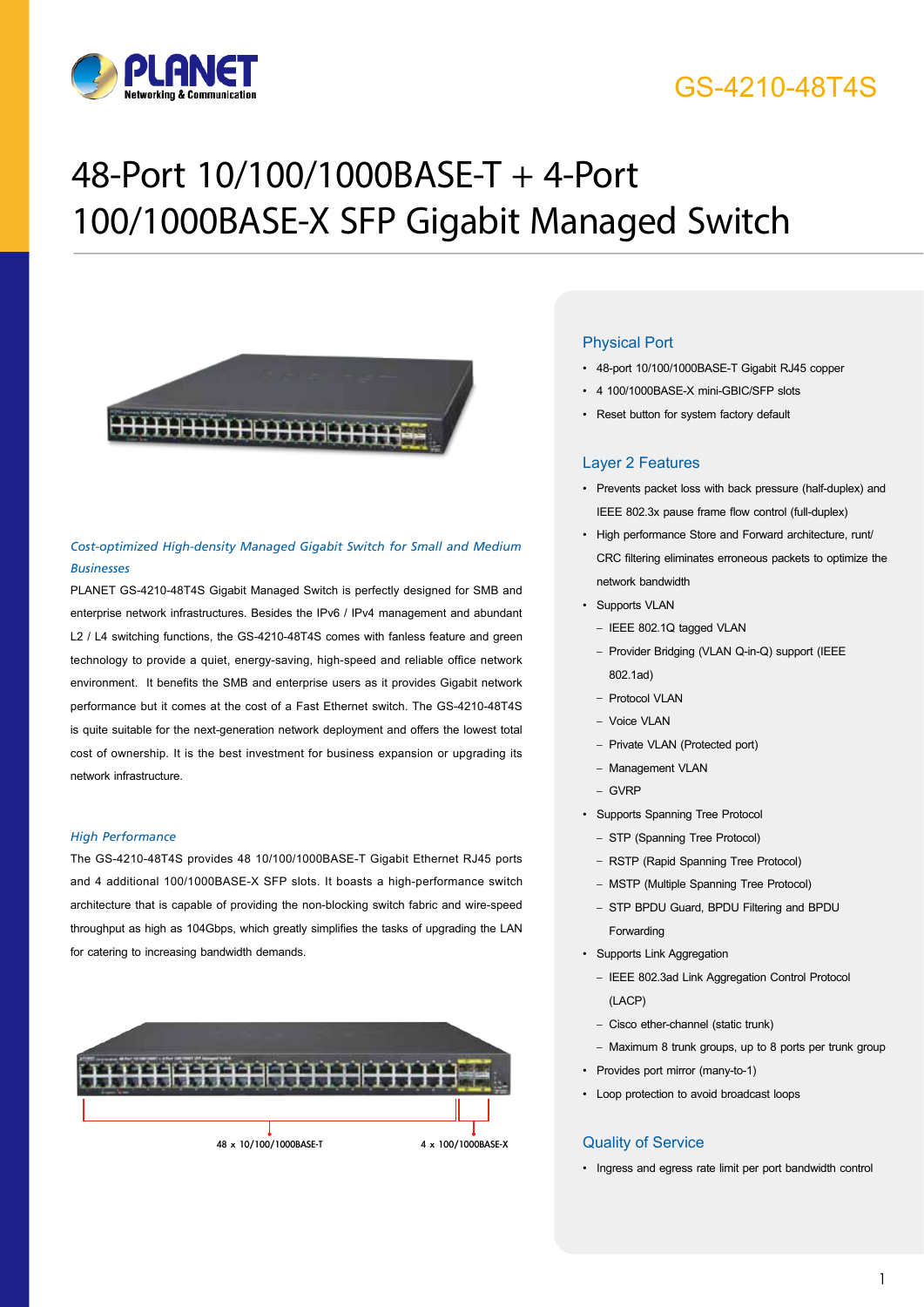

### GS-4210-48T4S

#### *Fanless Design*

Adopting the latest chip process and green technology, the GS-4210-48T4S successfully reduces substantial power consumption with the fanless and noiseless design collocating with the effective cooler. Therefore, the GS-4210-48T4S is able to operate stably and quietly in any environment without affecting its performance.



#### *IPv6 / IPv4 Dual Stack*

By supporting both IPv6 and IPv4 protocols, the GS-4210-48T4S helps the SMBs to step in the IPv6 era with the lowest investment as network facilities do not need to be fully replaced. Thus, the IPv4 network can be easily upgraded by ISPs to the IPv6 FTTx edge network.

#### *Robust Layer 2 Features*

The GS-4210-48T4S can be programmed for advanced switch management functions such as dynamic port link aggregation, 802.1Q VLAN and Q-in-Q VLAN, Multiple Spanning Tree protocol (MSTP), Loop and BPDU Guard, and IGMP Snooping. Via the aggregation of supporting ports, the GS-4210-48T4S allows the operation of a highspeed trunk to combine with multiple ports such as a 16Gbps fat pipe and supports failover as well.



#### *Efficient Traffic Control*

The GS-4210-48T4S is loaded with robust QoS features and powerful traffic management to enhance services to business-class data, voice, and video solutions. The functionality includes broadcast / multicast storm control, per port bandwidth control, IP DSCP QoS priority and remarking. It guarantees the best performance of VoIP and video stream transmission, and empowers the enterprises to take full advantage of the limited network resources.

• Storm control support

– Broadcast / Unknown unicast / Unknown multicast

- • Traffic classification
	- IEEE 802.1p CoS
	- TOS / DSCP / IP precedence of IPv4/IPv6 packets
- • Strict priority and Weighted Round Robin (WRR) CoS policies

#### **Multicast**

- • Supports IPv4 IGMP snooping v2 and v3
- Supports IPv6 MLD snooping v1, v2
- • IGMP querier mode support
- IGMP snooping port filtering
- MLD snooping port filtering

#### **Security**

- Authentication
	- IEEE 802.1X port-based network access authentication
	- Built-in RADIUS client to co-operate with the RADIUS servers
	- DHCP Option 82
	- RADIUS / TACACS+ authentication
- • Access Control List
	- IPv4 / IPv6 IP-based ACL
	- IPv4 / IPv6 IP-based ACE
	- $-$  MAC-based ACL
	- MAC-based ACE
- MAC Security
	- Static MAC
	- MAC Filtering
- • Port security for source MAC address entries filtering
- DHCP snooping to filter distrusted DHCP messages
- • Dynamic ARP inspection discards ARP packets with invalid MAC address to IP address binding
- IP source quard prevents IP spoofing attacks
- DoS attack prevention
- • SSH/SSL

#### Management

- • IPv4 and IPv6 dual stack management
- • Switch Management Interface
	- IPv4 / IPv6 Web switch management
	- Telnet Command Line Interface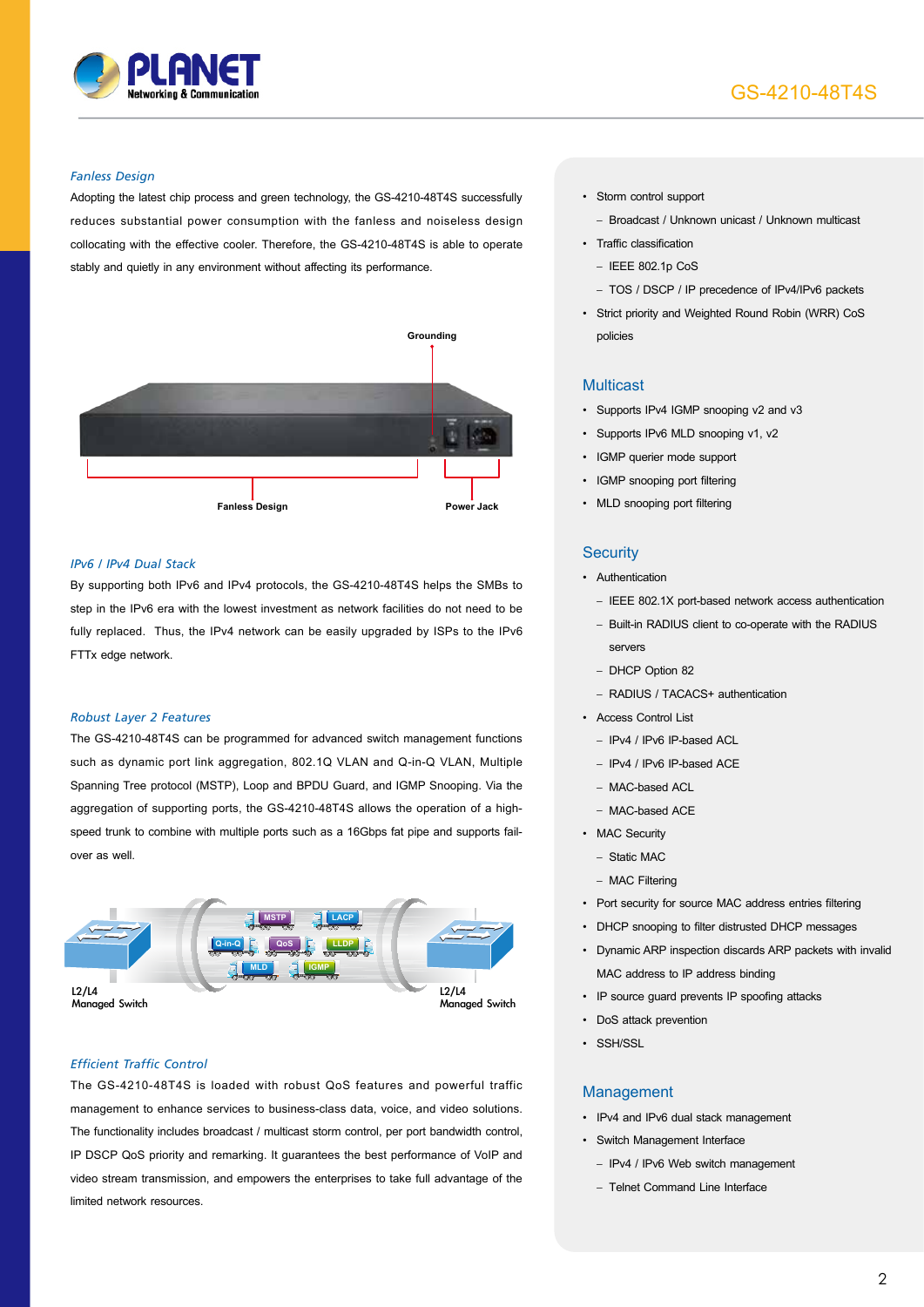

#### *Enhanced and Secure Management*

For efficient management, the GS-4210-48T4S is equipped with Web, Telnet and SNMP management interfaces. With the built-in Web-based management interface, the GS-4210-48T4S offers an easy-to-use, platform-independent management and configuration facility. By supporting standard Simple Network Management Protocol (SNMP), the switch can be managed via any standard management software. For text-based management, the switch can be accessed via Telnet port. Moreover, the GS-4210- 48T4S offers secure remote management by supporting SSH and SSL connections which encrypt the packet content at each session.

#### *Powerful Security*

PLANET GS-4210-48T4S offers comprehensive Layer 2 to Layer 4 Access Control List (ACL) for enforcing security to the edge. It can be used to restrict network access by denying packets based on source and destination IP address, TCP/UDP ports or defined typical network applications. Its protection mechanism also comprises 802.1X port-based authentication, which can be deployed with RADIUS to ensure the port level security and block illegal users. With the Protected Port function, communication between edge ports can be prevented to guarantee user privacy. Port Security allows to limit the number of users on a given port. The network administrators can now construct highly-secured corporate networks with considerably less time and effort than before.

#### *Flexible Extension Solution*

The four mini-GBIC slots built in the GS-4210-48T4S are compatible with 1000BASE-SX/LX and WDM SFP (small form-factor pluggable) fiber-optic modules. The distance can be extended from 550 meters (multi-mode fiber) to 10/20/30/40/50/70/120 kilometers (single-mode fiber or WDM fiber). The GS-4210-48T4S supports SFP-DDM (Digital Diagnostic Monitor) function that can easily monitor real-time parameters of the SFP for network administrator, such as optical output power, optical input power, temperature, laser bias current, and transceiver supply voltage. It is well suited for applications in the enterprise data centers and distributions.

#### *Green Networking*

In line with the energy-saving trend worldwide, the GS-4210-48T4S adopts the newgeneration green technology which brings both benefits of energy saving and Gigabit performance. The new engine provides up to 60% less energy consumption without reducing the performance, and particularly it offers flexible power-saving mode to meet various demands.

- SNMP v1, v2c and v3
- HTTPs secure access
- • Built-in Trivial File Transfer Protocol (TFTP) client
- • User privilege levels control
	- Static and DHCP for IP address assignment
- • System Maintenance
	- Firmware upload / download via HTTP / TFTP
	- Configuration upload / download through HTTP / TFTP
	- Dual images
	- Hardware reset button for system reset to factory default
- • SNTP Network Time Protocol
- • Cable diagnostics
- • Link Layer Discovery Protocol (LLDP) and LLDP-MED
- SNMP trap for interface Link Up and Link Down notification
- • Event message logging to remote Syslog server
- • Four RMON groups (history, statistics, alarms and events)
- PLANET Smart Discovery Utility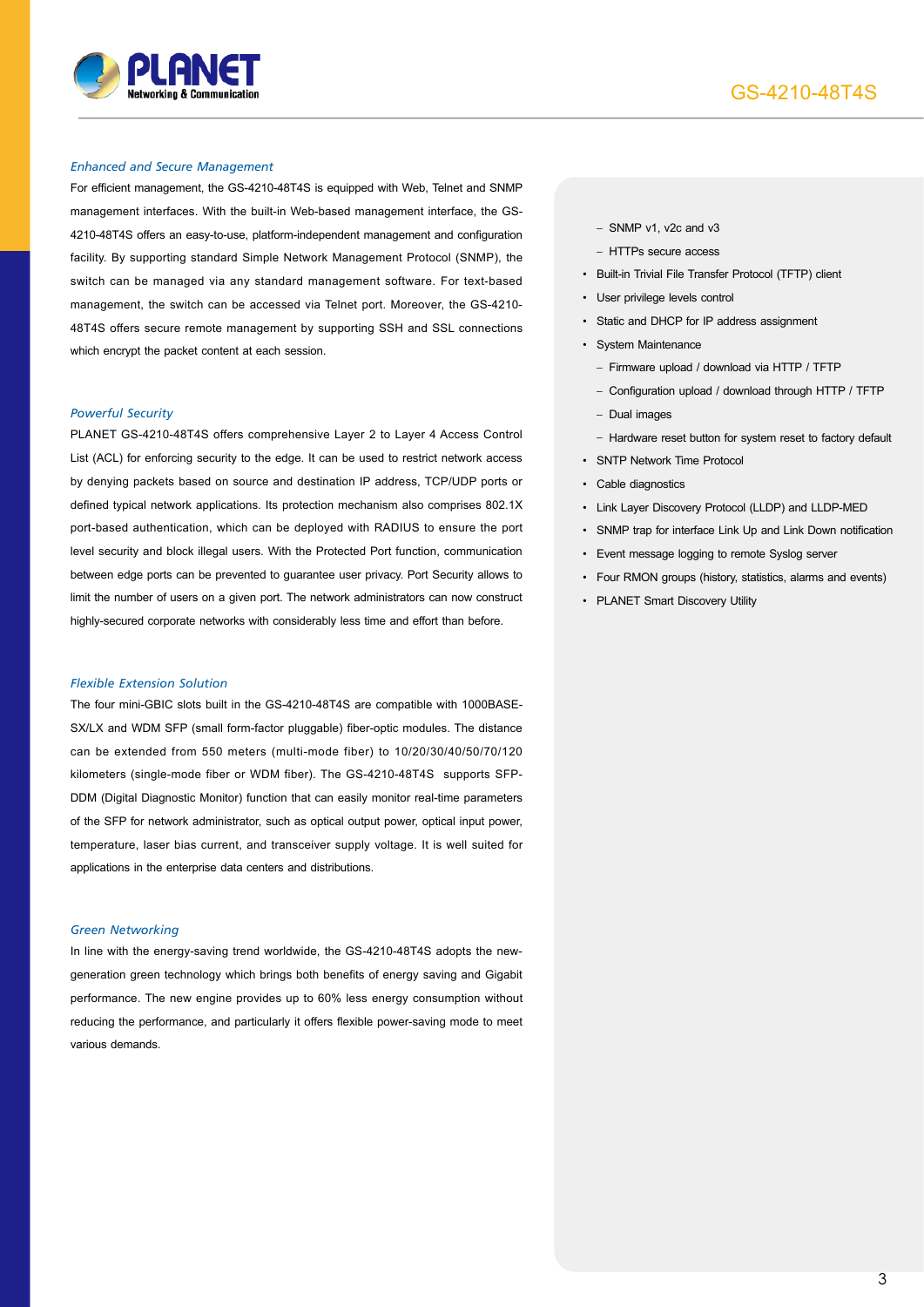

### **Applications**

#### *High Performance Backbone / Server Farm Switch*

Gigabit Ethernet supported equipment has become the fundamental unit of enterprises and network servers. With up to 104 Gigabits per second of nonblocking switch fabric, the GS-4210-48T4S can easily provide the high bandwidth required from now on. It can easily provide a local, high bandwidth and Gigabit Ethernet network for the backbone of enterprises or SMBs. With its port trunking function, a 16Gbps fat pipe is provided for connecting to the backbone if required. It is ideal to be used as a server farm switch to connect servers. With the four SFP ports, the GS-4210-48T4S provides the uplink to the edge network through Gigabit Ethernet LX/SX/BX SFP modules.



#### *Department / Edge ACL, Security and QoS Switch*

With the IEEE 802.1x network access authentication, the GS-4210-48T4S provides the MAC / IP / Protocol Access Control list and Port Security functions which can limit the number of MAC addresses to be passed through one specific port. The IGMP snooping and QoS features in the GS-4210-48T4S improves the network efficiency and protect the network clients.

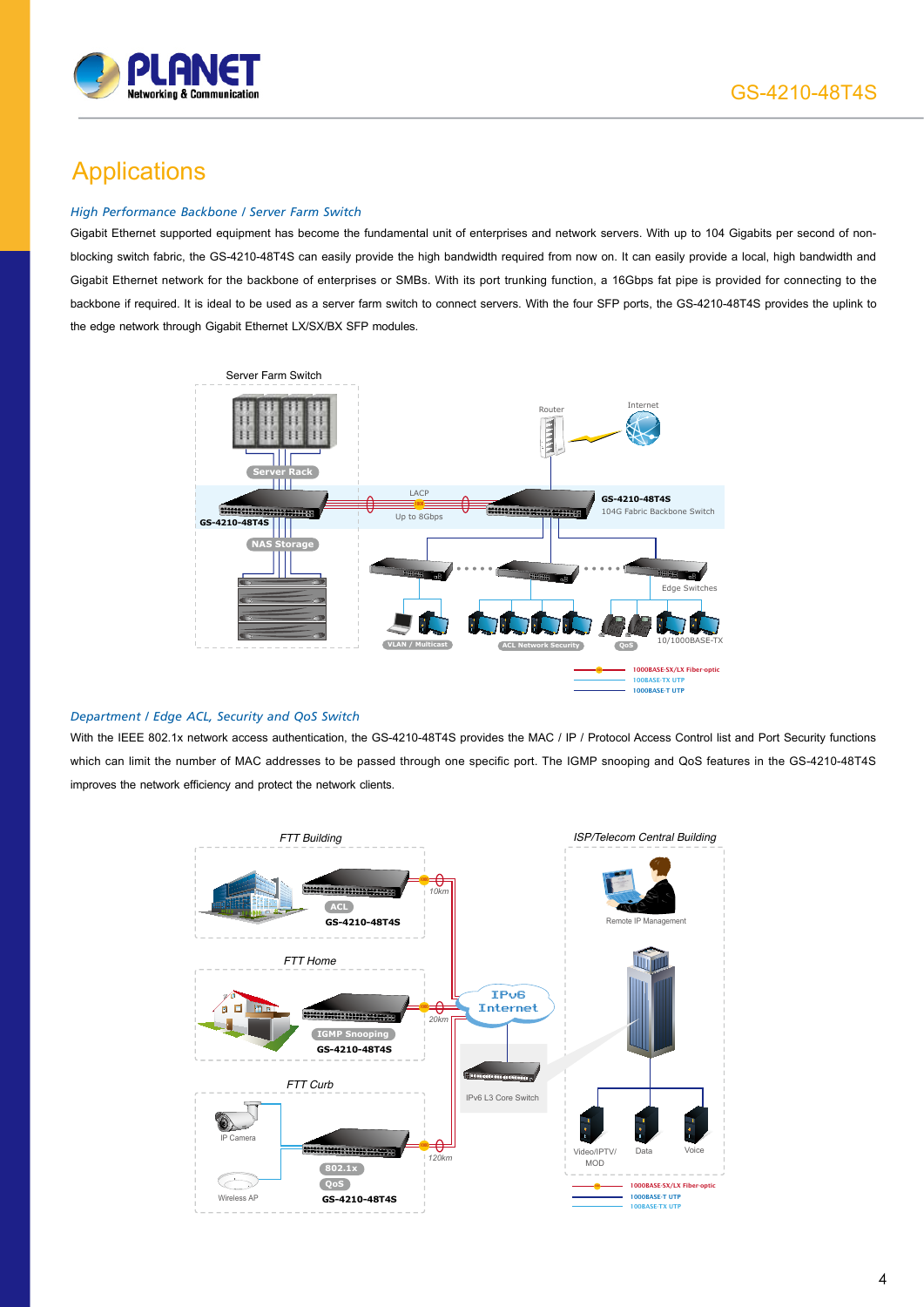

## **Specifications**

| Model                                | GS-4210-48T4S                                                                                                                                                                                                                                                                                        |
|--------------------------------------|------------------------------------------------------------------------------------------------------------------------------------------------------------------------------------------------------------------------------------------------------------------------------------------------------|
| <b>Hardware Specifications</b>       |                                                                                                                                                                                                                                                                                                      |
| <b>Copper Ports</b>                  | 48 x 10/100/1000BASE-T RJ45 auto-MDI/MDI-X ports                                                                                                                                                                                                                                                     |
| SFP/mini-GBIC Slots                  | 4 100/1000BASE-X SFP interfaces,<br>Supports 100/1000Mbps dual mode and DDM                                                                                                                                                                                                                          |
| <b>Switch Architecture</b>           | Store-and-Forward                                                                                                                                                                                                                                                                                    |
|                                      |                                                                                                                                                                                                                                                                                                      |
| <b>Switch Fabric</b>                 | 104Gbps / non-blocking                                                                                                                                                                                                                                                                               |
| Switch Throughput@64bytes            | 77.38Mpps @64bytes                                                                                                                                                                                                                                                                                   |
| <b>Address Table</b>                 | 16K entries                                                                                                                                                                                                                                                                                          |
| <b>Shared Data Buffer</b>            | 12Mbit SRAM packet buffer                                                                                                                                                                                                                                                                            |
| <b>Flow Control</b>                  | IEEE 802.3x pause frame for full-duplex<br>Back pressure for half-duplex                                                                                                                                                                                                                             |
| Jumbo Frame                          | 10K bytes                                                                                                                                                                                                                                                                                            |
| <b>Reset Button</b>                  | < 5 sec: System reboot<br>> 5 sec: Factory default                                                                                                                                                                                                                                                   |
| <b>LED</b>                           | System:<br>PWR(Power) (Green)<br>SYS(System) (Green)<br>10/100/1000T RJ45 Interfaces (Port 1 to Port 48):<br>1000Mbps (Orange), LNK/ACT (Green)<br>10/100Mbps (None), LNK/ACT (Green)<br>100/1000Mbps SFP Interfaces (Port 49 to Port 52):<br>1000Mbps, LNK/ACT (Green)<br>100Mbps, LNK/ACT (Orange) |
| <b>Thermal Fan</b>                   | Fanless design                                                                                                                                                                                                                                                                                       |
| <b>Power Requirements</b>            | AC 100~240V, 50/60Hz, auto-sensing.                                                                                                                                                                                                                                                                  |
| <b>ESD Protection</b>                | 6KV DC                                                                                                                                                                                                                                                                                               |
| Power Consumption / Dissipation      | 34 watts / 116 BTU                                                                                                                                                                                                                                                                                   |
| Dimensions ( $W \times D \times H$ ) | 440 x 300 x 44.5 mm, 1U height                                                                                                                                                                                                                                                                       |
| Weight                               | 3.7 kg                                                                                                                                                                                                                                                                                               |
| Enclosure                            | Metal                                                                                                                                                                                                                                                                                                |
| <b>Layer 2 Functions</b>             |                                                                                                                                                                                                                                                                                                      |
|                                      | TX / RX / Both                                                                                                                                                                                                                                                                                       |
| Port Mirroring                       | Many-to-1 monitor                                                                                                                                                                                                                                                                                    |
| <b>VLAN</b>                          | 802.1Q tagged-based VLAN<br>Up to 256 VLAN groups, out of 4094 VLAN IDs<br>802.1ad Q-in-Q tunneling (VLAN stacking)<br>Voice VLAN<br>Protocol VLAN<br>Private VLAN (Protected port)<br><b>GVRP</b><br>Management VLAN                                                                                |
| Link Aggregation                     | IEEE 802.3ad LACP and static trunk<br>Supports 8 trunk groups with each having 8 ports                                                                                                                                                                                                               |
| Spanning Tree Protocol               | STP, IEEE 802.1D Spanning Tree Protocol<br>RSTP, IEEE 802.1w Rapid Spanning Tree Protocol<br>MSTP, IEEE 802.1s Multiple Spanning Tree Protocol<br>STP BPDU Guard, BPDU Filtering and BPDU Forwarding                                                                                                 |
| <b>IGMP Snooping</b>                 | IGMP (v2/v3) snooping<br>IGMP querier<br>Up to 256 multicast groups                                                                                                                                                                                                                                  |
| <b>MLD Snooping</b>                  | IPv6 MLD (v1 / v2) snooping, up to 256 multicast groups                                                                                                                                                                                                                                              |
| <b>Access Control List</b>           | IPv4/IPv6 IP-based ACL / MAC-based ACL<br>IPv4/IPv6 IP-based ACE / MAC-based ACE                                                                                                                                                                                                                     |
| QoS                                  | 8 mapping ID to 8 level priority queues<br>- Port number<br>$-802.1p$ priority<br>- DSCP / IP precedence of IPv4 / IPv6 packets<br>Traffic classification based, strict priority and WRR<br>Ingress / Egress Rate Limit per port bandwidth control                                                   |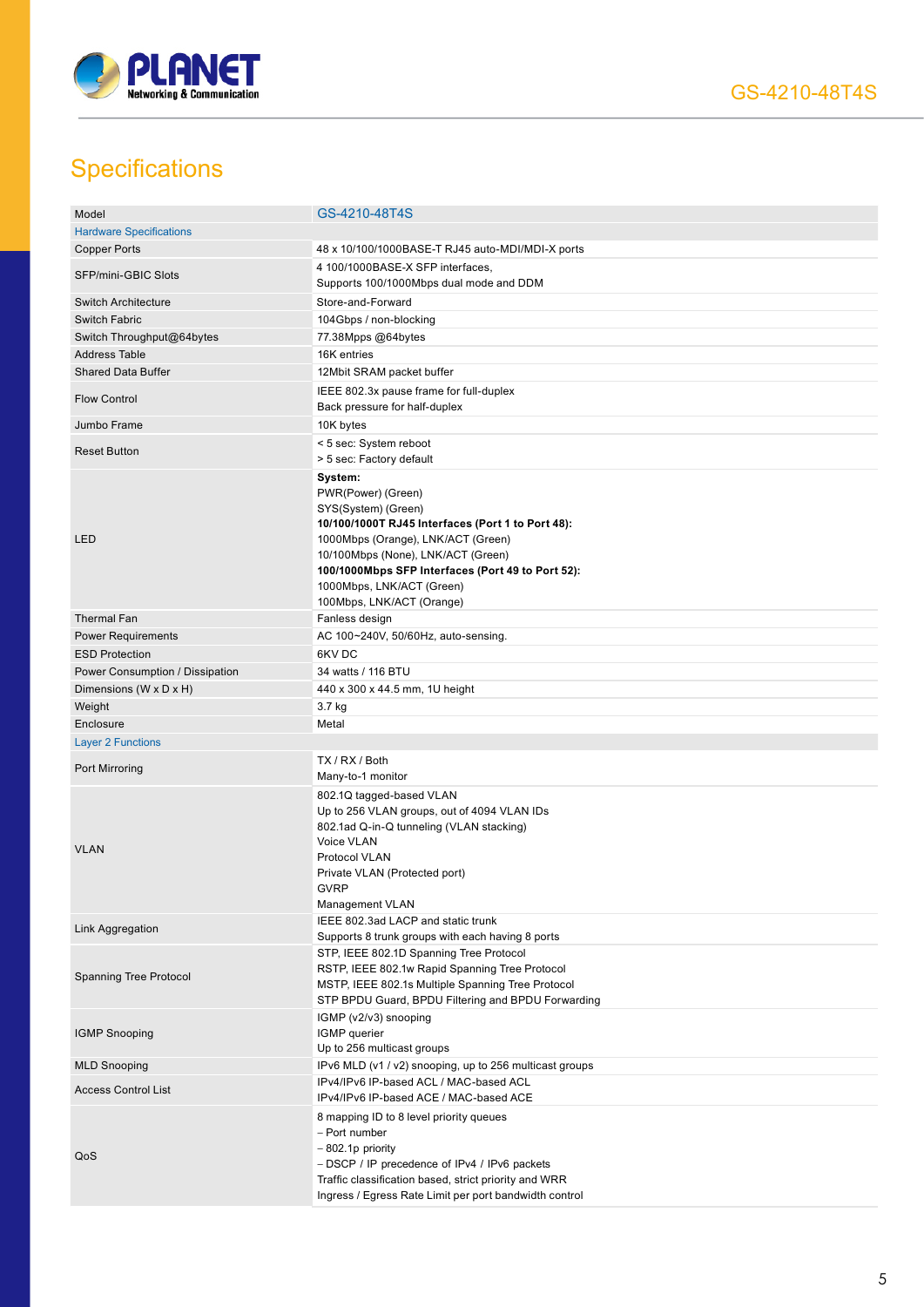

| Security                           | IEEE 802.1X port-based authentication<br>Built-in RADIUS client to co-operate with RADIUS server<br>RADIUS / TACACS+ authentication<br>IP-MAC port binding<br><b>MAC</b> filtering<br>Static MAC address<br>DHCP snooping and DHCP Option82<br>STP BPDU guard, BPDU filtering and BPDU forwarding<br>DoS attack prevention<br>ARP inspection<br>IP source guard<br>Storm control support<br>- Broadcast / unknown unicast / unknown multicast                                                                                                                                                                                                                                                                |
|------------------------------------|--------------------------------------------------------------------------------------------------------------------------------------------------------------------------------------------------------------------------------------------------------------------------------------------------------------------------------------------------------------------------------------------------------------------------------------------------------------------------------------------------------------------------------------------------------------------------------------------------------------------------------------------------------------------------------------------------------------|
| <b>Management Functions</b>        |                                                                                                                                                                                                                                                                                                                                                                                                                                                                                                                                                                                                                                                                                                              |
| <b>Basic Management Interfaces</b> | Web browser / Telnet / SNMP v1, v2c, v3<br>Firmware upgrade via HTTP / TFTP protocol through Ethernet network<br>Configuration upload / download through HTTP / TFTP<br>Remote / Local Syslog<br>System log<br>LLDP protocol<br><b>SNTP</b><br><b>PLANET Smart Discovery Utility</b>                                                                                                                                                                                                                                                                                                                                                                                                                         |
| Secure Management Interfaces       | SSH, SSL, SNMPv3                                                                                                                                                                                                                                                                                                                                                                                                                                                                                                                                                                                                                                                                                             |
| <b>SNMP MIBs</b>                   | RFC 3635 Ethernet-like MIB<br>RFC 2863 Interface Group MIB<br>RFC 2819 RMON (1, 2, 3, 9)<br>RFC 1493 Bridge MIB                                                                                                                                                                                                                                                                                                                                                                                                                                                                                                                                                                                              |
| <b>Standards Conformance</b>       |                                                                                                                                                                                                                                                                                                                                                                                                                                                                                                                                                                                                                                                                                                              |
| <b>Regulation Compliance</b>       | FCC Part 15 Class A, CE                                                                                                                                                                                                                                                                                                                                                                                                                                                                                                                                                                                                                                                                                      |
| <b>Standards Compliance</b>        | IEEE 802.3 10BASE-T<br>IEEE 802.3u 100BASE-TX / 100BASE-FX<br>IEEE 802.3z Gigabit SX/LX<br>IEEE 802.3ab Gigabit 1000BASE-T<br>IEEE 802.3x flow control and back pressure<br>IEEE 802.3ad port trunk with LACP<br>IEEE 802.1D Spanning Tree Protocol<br>IEEE 802.1w Rapid Spanning Tree Protocol<br>IEEE 802.1s Multiple Spanning Tree Protocol<br>IEEE 802.1p Class of Service<br>IEEE 802.1Q VLAN tagging<br>IEEE 802.1X Port Authentication Network Control<br>IEEE 802.1ab LLDP<br>RFC 768 UDP<br>RFC 793 TFTP<br><b>RFC 791 IP</b><br>RFC 792 ICMP<br>RFC 2068 HTTP<br>RFC 1112 IGMP version 1<br>RFC 2236 IGMP version 2<br>RFC 3376 IGMP version 3<br>RFC 2710 MLD version 1<br>RFC 3810 MLD version 2 |
| <b>Environment</b>                 |                                                                                                                                                                                                                                                                                                                                                                                                                                                                                                                                                                                                                                                                                                              |
| Operating                          | Temperature: $0 \sim 50$ degrees C<br>Relative Humidity: $5 \sim 95\%$ (non-condensing)                                                                                                                                                                                                                                                                                                                                                                                                                                                                                                                                                                                                                      |
| Storage                            | Temperature: -20 $\sim$ 70 degrees C<br>Relative Humidity: $5 \sim 95\%$ (non-condensing)                                                                                                                                                                                                                                                                                                                                                                                                                                                                                                                                                                                                                    |
| Ordering Information               |                                                                                                                                                                                                                                                                                                                                                                                                                                                                                                                                                                                                                                                                                                              |

### Ordering Information

GS-4210-48T4S 48-Port 10/100/1000BASE-T + 4-Port 100/1000BASE-X SFP Managed Gigabit Switch

### Related PoE Products

| WGSW-28040                     | 24-Port 10/100/1000T + 4-Port Gigabit TP/SFP Combo Managed Switch             |
|--------------------------------|-------------------------------------------------------------------------------|
| GS-4210-16T2S                  | 16-Port Layer 2 Gigabit Managed Ethernet Switch W/2 SFP Interfaces            |
| GS-4210-24T2S                  | 24-Port Layer 2 Gigabit Managed Ethernet Switch W/2 SFP Interfaces            |
| GS-4210-24P4C / GS-4210-24PL4C | 24-Port 10/100/1000T 802.3at PoE + 4-Port Gigabit TP/SFP Combo Managed Switch |
| GS-4210-48P4S                  | 48-Port 10/100/1000T 802.3at PoE + 4-Port 100/1000BASE-X SFP Managed Switch   |